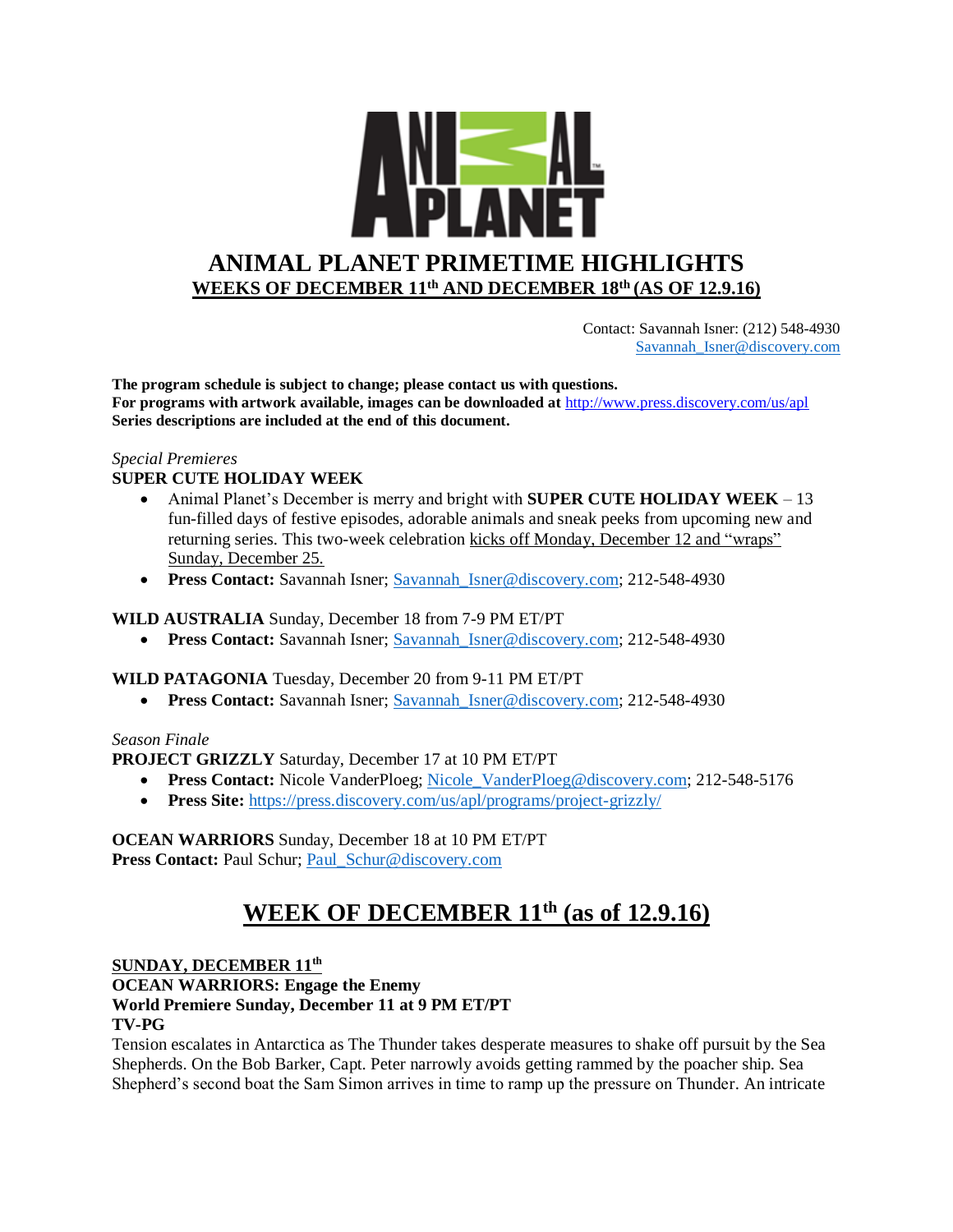sting operation goes into play in Tanzania, where cameras track the dramatic arrest of J4, the "superdealer" whose explosives drive the bomb-fishing industry.

# **OCEAN WARRIORS: Truth and Lies**

#### **World Premiere Sunday, December 11 at 10 PM ET/PT TV-PG**

Unexpectedly, the Sea Shepherd's effort is bolstered by the sudden arrival of a commercial fishing boat that joins them in the fight, and the Sam Simon delivers evidence to Interpol officers in Mauritius. Greenpeace's flagship vessel, the Rainbow Warrior, patrols the Pacific Ocean on the lookout for illegal shark fishing. In Tanzania, the criminal investigation leads J.D. Kotze and his team to a motherlode of explosives, as well as a cache of materials used for bomb-making.

# **MONDAY, DECEMBER 12th**

## **RIVER MONSTERS: Africa's Assassins World Premiere Monday, December 12 from 8-11 PM (ET/PT) TV-PG**

Jeremy ventures to Africa and encounters some of the world's largest and most deadly aquatic creatures. The Congo River, the Okavango Delta and the Zambezi River provide Jeremy with some of his most thrilling and dangerous catches.

## **TUESDAY, DECEMBER 13 th**

#### **MY CAT FROM HELL: WORST CAT-ASTROPHES: Thrill Seekers World Premiere Tuesday, December 13 from 8-10 PM (ET/PT) TV-PG**

Jackson receives a call to help adrenaline junky cat owners. These skydivers and race car drivers love to get their blood pumping, but their cats are taking it too far. Can Jackson calm these ferocious felines?

#### **MY CAT FROM HELL: Home for the Hell-idays World Premiere Tuesday, December 13 at 10 PM (ET/PT)**

# **TV-PG**

Jackson is off to save the holidays from some cats that are definitely not in the Christmas spirit. A bonkers Bengal, feuding felines and a Sphinx using the Christmas tree as its litter box are all on the naughty list. Can Jackson turn them nice?

# **WEDNESDAY, DECEMBER 14 th**

#### **TOO CUTE: Shy Kittens: Pint Sized World Premiere Wednesday, December 14 at 8 PM (ET/PT) TV-PG**

In a cozy home of Himalayan kittens, one shy boy named Hugo follows in his father's footsteps while a rags-to-riches rescue mom brings her brood of puppies to their new dream home.

# **TOO CUTE: Rescue Kittens and Water Babies: Pint Sized World Premiere Wednesday, December 14 at 8:30 PM (ET/PT) TV-PG**

A pair of rescue kittens are welcomed into their foster home by a cat-loving rescue dog named Sweet Potato. A Rhodesian Ridgeback pup named Rosie discovers, with the help of a lively older cousin, that swimming can be a whole lot of fun.

# **THURSDAY, DECEMBER 15 th**

**MONSTERS INISDE ME: EXTRA DEADLY: All I Got for Christmas is Brain Surgery World Premiere Thursday, December 15 at 9 PM (ET/PT)**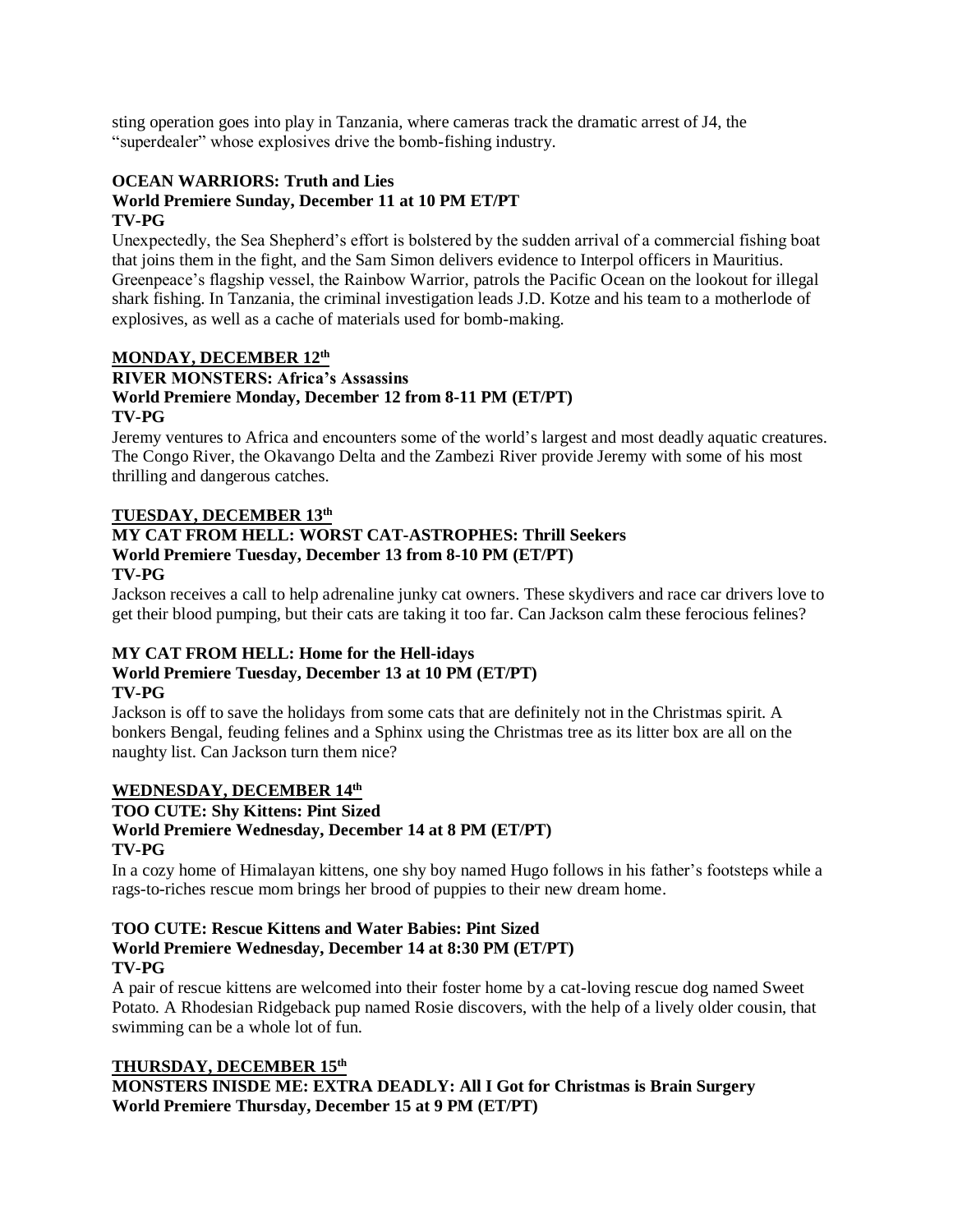#### **TV-14**

This special episode is infested with insider facts and deadly extras: a baby is born on Christmas but brings the bad news of a brain infection; a woman's Hanukkah is interrupted by a baffling infection; and a teacher's holiday is disrupted by seizures.

#### **MONSTERS INISDE ME: Holiday from Hell World Premiere Thursday, December 15 at 10 PM (ET/PT) TV-14**

Christmas time is here but for these three victims, it brings little cheer. A baby born during the Christmas holidays suddenly can't use the left side of her body. To save her life, doctors cut out half her brain. A Floridian woman is out Christmas shopping when she feels a stabbing pain in her eye so severe, she believes she sees shadows of worms in her eye. And in New Hampshire, a man emerges from surgery just in time for Christmas, but his medical escapades have only begun, and he soon finds himself near death.

## **FRIDAY, DECEMBER 16 th**

#### **TANKED: SEA-LEBRITY EDITION: Trickster Tanks World Premiere Friday, December 16 from 8-10 PM (ET/PT) TV-PG**

In this two-part special episode, Wayde and Brett receive requests for two very different tanks. Comedian Jeff Dunham requests a tank for his Los Angeles home that needs to include replicas of his famous characters. It's Penn & Teller's 40th anniversary, and they need a tank to celebrate. Can Wayde and Brett make magic happen for these eccentric performers?

# **TANKED: We Fish You A Merry Christmas**

#### **World Premiere Friday, December 16 at 10 PM (ET/PT) TV-PG**

On the season finale of Tanked, Wayde and Brett are getting into the holiday spirit and team up with Australian pop star Alli Simpson to help spread the cheer. As an ambassador to the Children's Miracle Network, Alli asks Wayde and Brett to deliver the ultimate gift to Hurley Children's Hospital in Flint, Michigan. The team helps spread some positivity in their community by donating an incredible aquarium that the kids will love!

#### **SATURDAY, DECEMBER 17th**

# **PIT BULLS & PAROLEES: PACK OF PITS: Sui's Story World Premiere Saturday, December 17 from 6-9 PM (ET/PT) TV-PG**

Parolee Sui embodies the spirit of second chances. His story is one of transformation; from a troubled past to a parolee with an uncertain future, Sui has risen to become a beloved member of Villalobos, a dog rescuer and the son he dreamed he could be.

# **PIT BULLS & PAROLEES: The Gift**

# **World Premiere Saturday, December 17 at 9 PM (ET/PT) TV-PG**

This year at Villalobos, Christmas takes on a whole new meaning when the significant others of Tia's kids band together to give the family a present they'll never forget. With money always being an issue around the holiday season, Tia re-launches the Tayho Tavern at a new location in the French Quarter just down the street from their new dog supply and souvenir shop. To trumpet the new venture and drum up some much-needed business, Mariah enlists a friend to create a one-of-a-kind commercial and when Tia receives an adoption email like she's never seen before, she makes a cross-country trip to get a dog a special home in time for Christmas.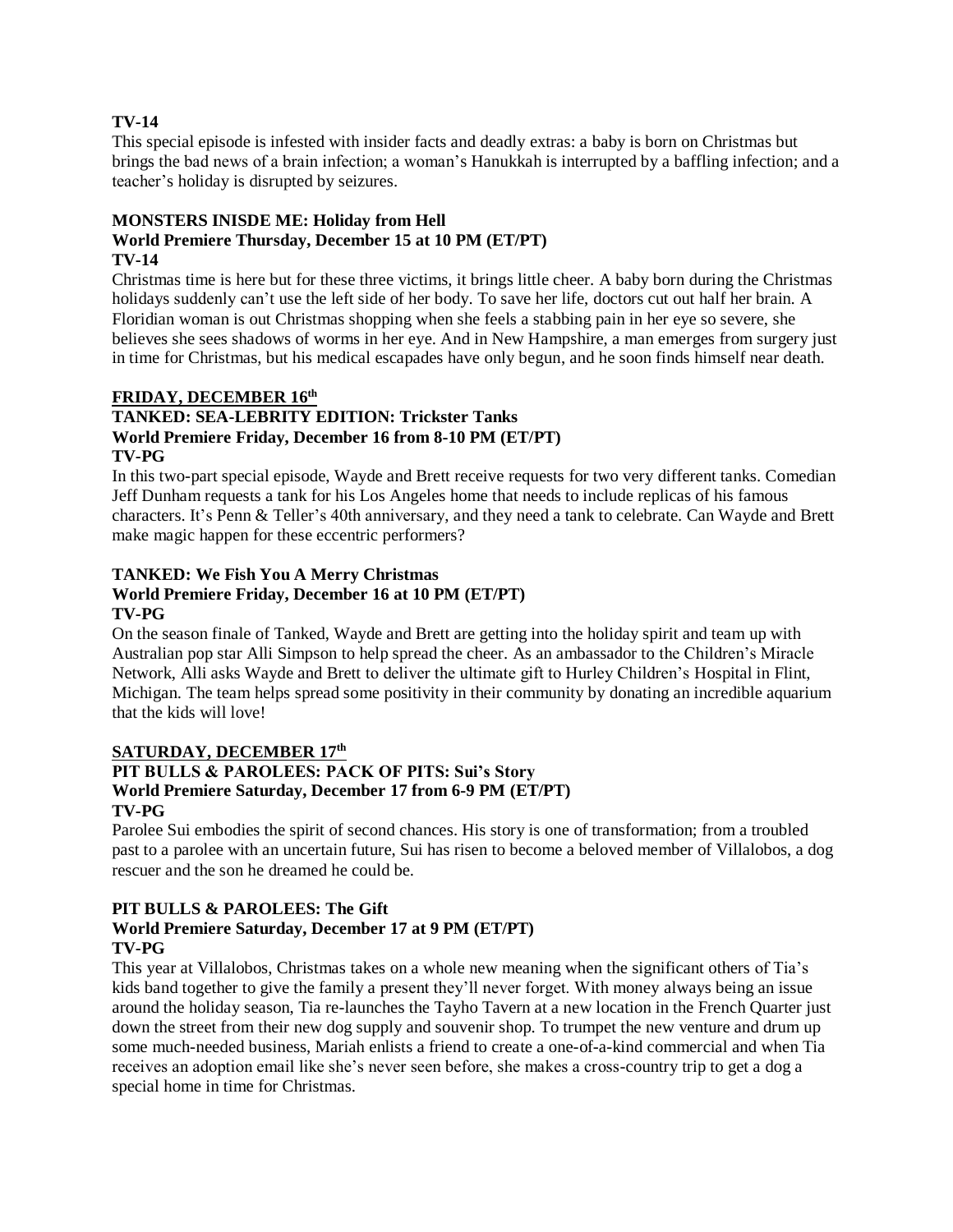# **PROJECT GRIZZLY: Letting Go World Premiere Saturday, December 17 at 10 PM (ET/PT) TV-PG**

As Jeff's rewilding journey with Bob and Screech nears the end, his final and most painful lesson remains: how to fear man. Bob and Screech's release date is imminent, but are they ready to survive on their own? As the final days approach, Dr. Sue visits to give the bears a final examination, and her diagnosis leaves Jeff nervous and doubtful.

# **WEEK OF DECEMBER 18 th (as of 12.9.16)**

## **SUNDAY, DECEMBER 18 th WILD AUSTRALIA World Premiere Sunday, December 18 from 7-9 PM ET/PT TV-PG**

Australia is one of the largest and most extreme wildernesses on Earth with its vast island of deserts, snow-capped mountains and lush rainforest. It is there where the world's longest-lived indigenous culture, Aborigines, have survived by observing and learning from nature. Its animals are the product of millions of years of evolution in isolation, producing some of the planet's strangest and most unique creatures from mammals that lay eggs, to trees made from gold, to lizards that drink through their feet. This twohour special film explores these characters and how, through thousands of years of living alongside nature, Aborigines have gained a knowledge which could help shape the future.

# **OCEAN WARRIORS: Life and Death**

# **World Premiere Sunday, December 18 at 9 PM ET/PT TV-PG**

After being chased for 110 days, the captain of the poaching ship The Thunder sends out a mayday alert. Shifting his attention to Indonesia, journalist Jim Wickens investigates tragic stories of high seas slavery, of men tricked into leaving their families for unpaid labor, often beaten and abused for what can become years. In Mexico's Sea of Cortez, the Sea Shepherds strive to secure the future of the vaquita porpoise, a species so endangered there may only be 40 of them left.

## **OCEAN WARRIORS: Perseverance World Premiere Sunday, December 18 at 10 PM ET/PT TV-PG**

As the poaching ship The Thunder is about to sink at the hands of its own captain, a team of Sea Shepherds boards the vessel, racing to collect evidence of illegal fishing. They return with evidence in this episode. In the Sea of Cortez, the Sea Shepherd crew aboard the Farley Mowat is confronted by local fishermen during a dangerous nighttime patrol. Capt. Oona and her team return during the day and attempt to rescue a several sharks and large whale. A dramatic pursuit leads to the destruction of three boats, and the horrific discovery of fish treated with the cancer-causing preservative formaldehyde.

# **MONDAY, DECEMBER 19 th**

#### **RIVER MONSTERS: North American Nightmares World Premiere Monday, December 19 from 8-11 PM (ET/PT) TV-PG**

From the freezing depths of the Alaskan waters to the brackish channels of Florida, Jeremey investigates some of the most monstrous fish North America has to offer. Bull sharks, alligator gar and a near 500 pound Halibut are all on Jeremy's line.

# **TUESDAY, DECEMBER 20th**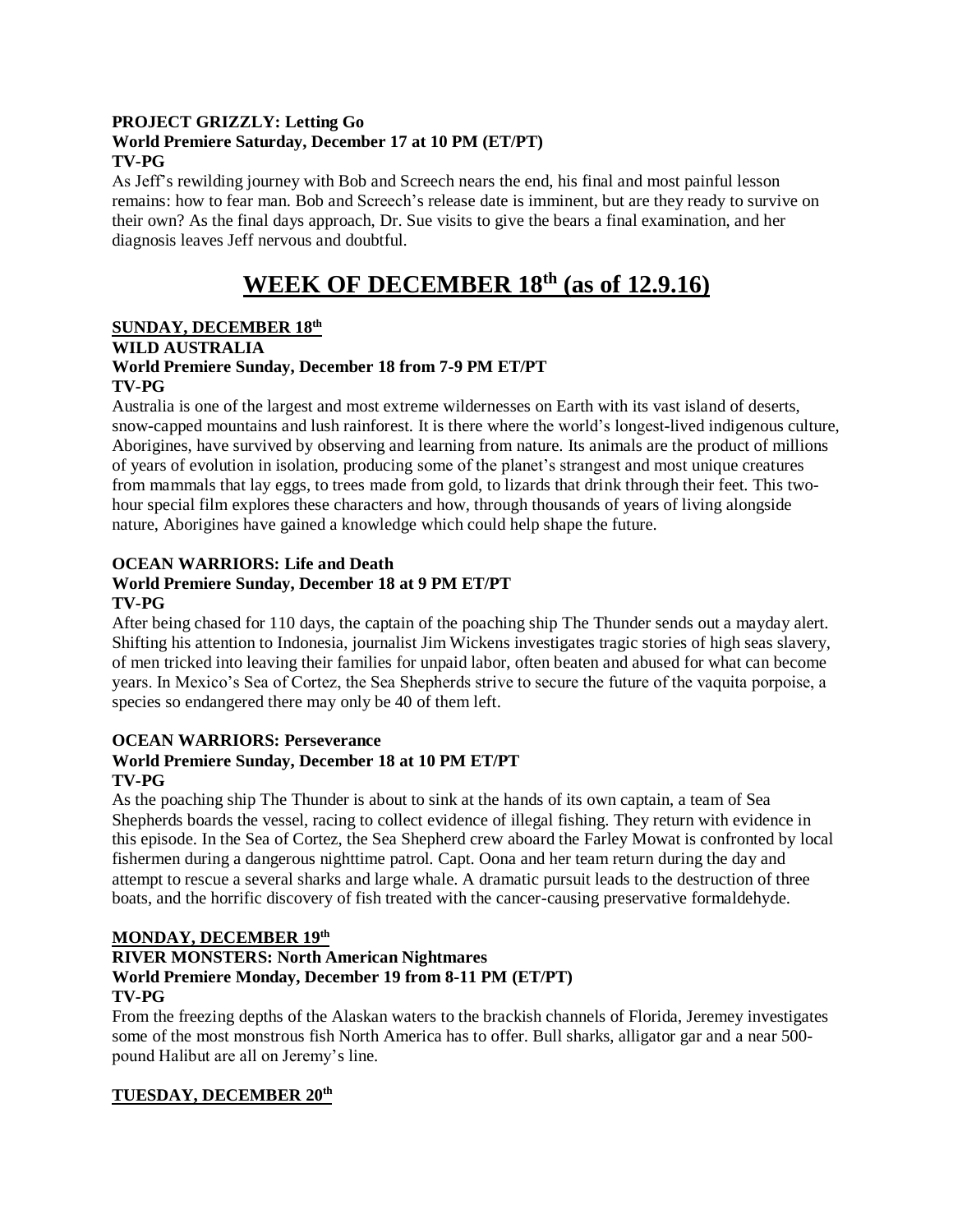#### **PREDATORS UP CLOSE: Lions Network Premiere Tuesday, December 20 at 4 PM (ET/PT)**

# **TV-PG**

In remote eastern Zambia, Former U.S. Navy SEAL Joel Lambert goes in search of Africa's largest predators: lions. He's brought with him a unique, mobile laboratory – the pod. He must get it close enough to a pride to investigate lion's key predator attributes, including night sight. The world's best thermal camera allows him to see predators at night in spectacular detail, and he uses his military skills to stalk them in daylight as well. During a thrilling night in the pod, lionesses shred the robust bite-force meter, and a big male tries many ways to get in. When a herd of buffalo appears, Joel witnesses the pride's hunting prowess.

#### **PREDATORS UP CLOSE: Hyenas Network Premiere Tuesday, December 20 at 5 PM (ET/PT) TV-PG**

Former U.S. Navy SEAL Joel Lambert travels to Zambia to investigate Africa's most successful predator: the spotted hyena. He learns they're unusual in many ways: highly social, dominated by females not males and the only animals on earth capable of biting through bone. It becomes clear there's a hyena clan operating near camp when they are heard in the river and captured breaking into the camp's kitchen on camera traps. Joel constructs his pod nearby. It's a specially designed mobile lab, allowing close observation of dangerous predators. Joel uses hyena-call recordings and a puzzle box to test a key hyena attribute: intelligence.

# **PREDATORS UP CLOSE: Polar Bears**

# **Network Premiere Tuesday, December 20 at 6 PM (ET/PT) TV-PG**

Accompanied by Norwegian vet and polar expert, Trude Mostue, Joel Lambert travels to the Arctic to study the world's largest land predator: the polar bear. They embark on a 300-ton ice breaker, the Havsel, and head north into a world of sea ice and 24-hour daylight. There, they encounter a big male bear and a mother with two cubs but in both cases, the ice isn't thick enough to support their 500-kilo field lab. Finally, they deploy the pod and are able to investigate the polar bear's key adaptations; but the sea ice beneath them proves nearly fatal.

# **PREDATORS UP CLOSE: Sharks**

# **Network Premiere Tuesday, December 20 at 7 PM (ET/PT) TV-PG**

In the choppy waters of the South Atlantic just below Cape Town, Joel Lambert takes on the world's most feared ocean predator: the great white shark. Converting the field lab – the pod – for use at sea proves hazardous and difficult. But while the team tries to fix it, Lambert witnesses the most spectacular form of shark hunting on the planet: the breach – when the 2-3-ton Great White leaves the water to take out unsuspecting young seals in False Bay. Joel assesses the impact power of the sharks using an accelerometer and takes the plunge when he agrees to test the pod in shark-infested waters.

# **PREDATORS UP CLOSE: The Inside Story**

## **Network Premiere Tuesday, December 20 at 8 PM (ET/PT) TV-PG**

Joel Lambert sets out to come closer than ever to four of the world's top predators with the help of a unique field lab, the pod. From the frozen wastes of the Arctic – where 24-hour daylight messes with the mind – to the heaving seas of the South Atlantic, to one of Africa's most remote game parks, Lambert studies and tracks dangerous predators and carries out a series of tests in the pod. He examines polar bear adaptations, lion's night sight, Great White's super senses and hyena's intelligence.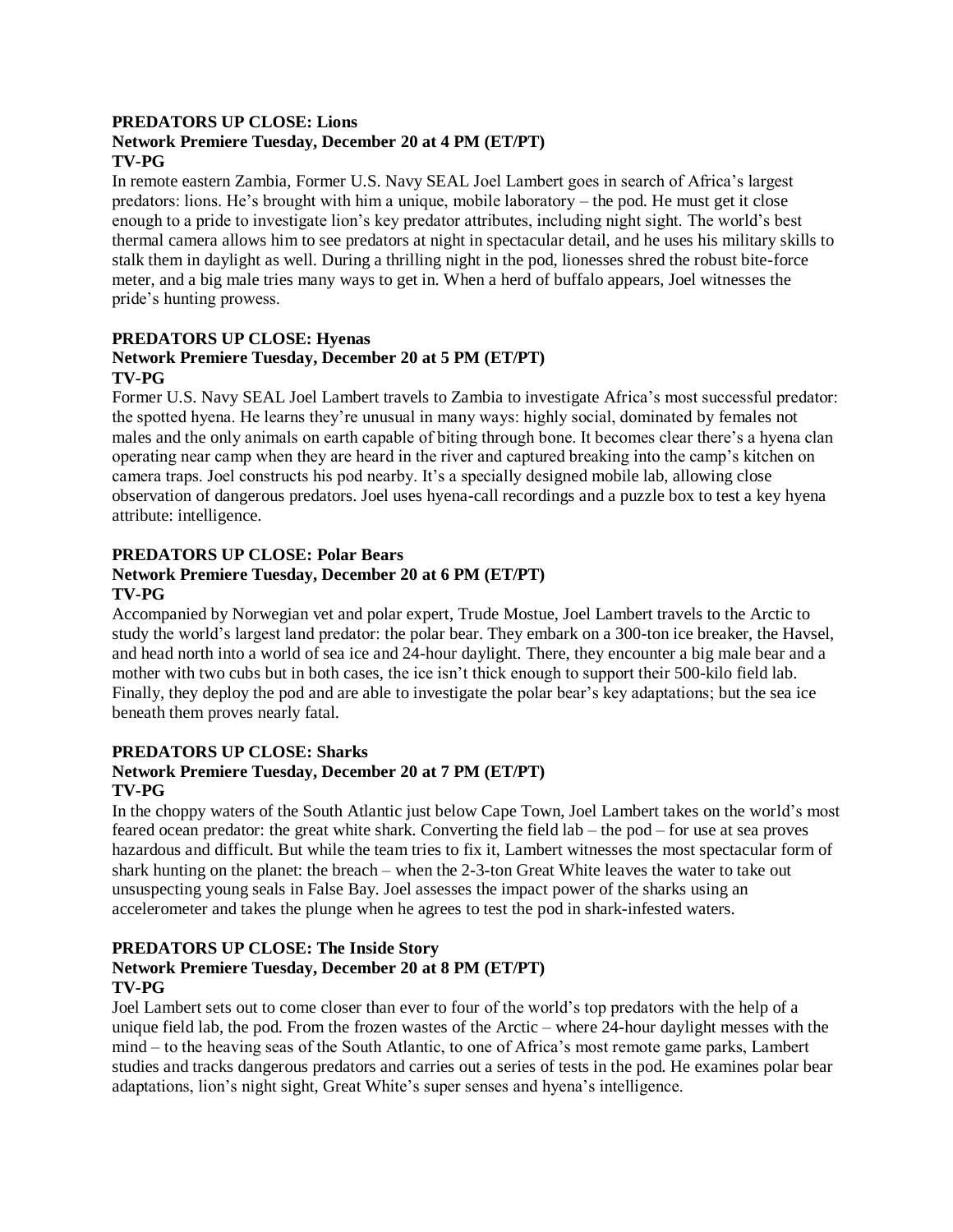#### **WILD PATAGONIA**

# **World Premiere Tuesday, December 20 from 9-11 PM (ET/PT) TV-PG**

**WILD PATAGONIA** reveals how life survives and flourishes in these mysterious and intangible environments at the southern tip of South America. It is an unfamiliar and haunting land shaped by fire and ice. It is a world of weird animals and strange landscapes, huge mountain ranges and windswept plains.

## **WEDNESDAY, DECEMBER 21st**

#### **DR. DEE: DEE TAILS: Socked-In & Stranded World Premiere Wednesday, December 21 at 7 PM (ET/PT) TV-PG**

Unseen footage and insider stories show Dr. Dee as she swaps roles of vet and client as she takes her own dog to a specialist in Anchorage for eye surgery. She also reconnects with her step-daughter to check on a barrel racing horse.

#### **DR. DEE: DEE TAILS: Operation Baby Owl Rescue World Premiere Wednesday, December 21 at 8 PM (ET/PT) TV-PG**

Dr. Dee and her husband, Ken, fly to rescue six baby owls whose parents were killed by an eagle. At Animal House, Dr. Dee's dog becomes a blood donor for a lab with an auto-immune disease.

# **DR. DEE: DEE TAILS: Snakes and Counting**

#### **World Premiere Wednesday, December 21 at 9 PM (ET/PT) TV-PG**

Viewers are treated to fun facts and extended scenes as Dr. Dee performs a three-hour surgery to save a dog's life. Dr. Dee and her husband, Ken, head to Yakutat, Alaska – a village that hasn't seen a veterinarian in two years.

# **DR. DEE: DEE TAILS: Battling FIV**

#### **World Premiere Wednesday, December 21 at 10 PM (ET/PT) TV-PG**

In this special episode, Dr. Dee treats a malnourished bunny and tackles a border collie puppy with a congenital issue. Dr. Dee is faced with a challenge as a rescued cat comes in who may have an incurable disease called feline immunodeficiency virus.

#### **THURSDAY, DECEMBER 22nd**

#### **MONSTERS INISDE ME: EPIDEMIC!: Holidays from Hell World Premiere Thursday, December 22 from 9-11 PM (ET/PT) TV-14**

What's a holiday without some uninvited guests? In this special episode, bacteria are eating a man's heart out, there are worms in an eye and brain surgery is performed while someone is awake. It seems long visits from the in-laws are the least of these victims' concerns!

# **FRIDAY, DECEMBER 23rd**

#### **TREEHOUSE MASTERS: BRANCHED OUT: Holiday Hideouts World Premiere Friday, December 23 from 7-10 PM (ET/PT) TV-PG**

Pete and his crew get in the holiday spirit with some incredible Christmas-inspired creations including a tree top candy shop and a take on Santa's workshop that is perfect for a family that's got Christmas on the brain 365 days a year.